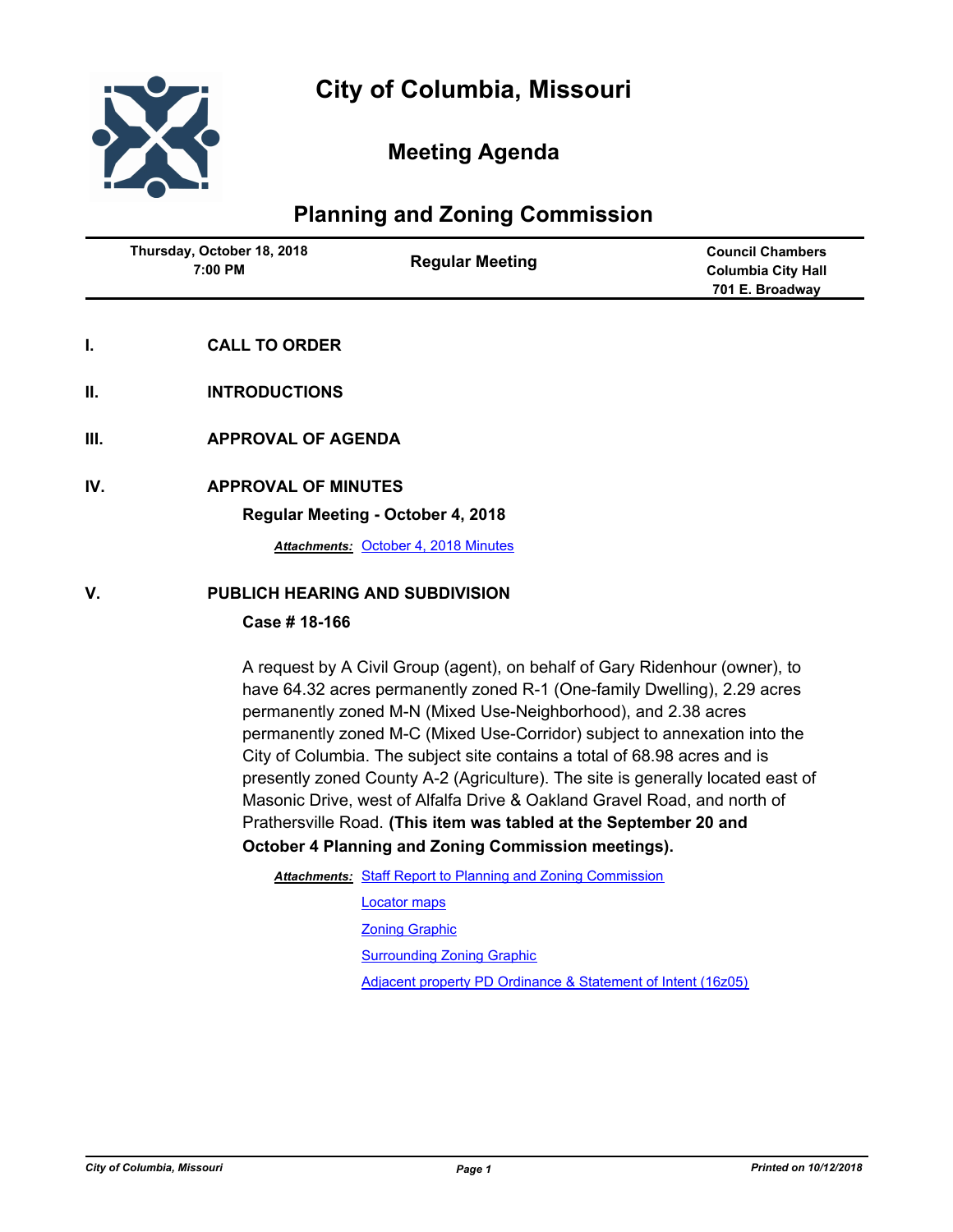#### **Case # 18-167**

A request by A Civil Group (agent) on behalf of Gary Ridenhour (owner) for approval of a 175-lot preliminary plat on R-1 (One-Family Dwelling) zoned land (173 lots), M-N (Mixed Use-Neighborhood) zoned land (1 lot), and M-C (Mixed Use-Corridor) zoned land (1 lot), to be known as Oakland Crossings Preliminary Plat #1, pending annexation and permanent zoning. The 68.98-acre subject site is generally located east of Masonic Drive, west of Alfalfa Drive & Oakland Gravel Road, and north of Prathersville Road.

Attachments: [Staff Report to Planning and Zoning Commission](http://gocolumbiamo.legistar.com/gateway.aspx?M=F&ID=ffec4c14-b26d-44eb-ae00-903e7688fddc.docx) [Locator Maps](http://gocolumbiamo.legistar.com/gateway.aspx?M=F&ID=3cb0e5ba-c55c-4c6e-abee-d9ac47278249.pdf) **[Preliminary Plat](http://gocolumbiamo.legistar.com/gateway.aspx?M=F&ID=7d7bf918-03f5-431e-a13d-4911c4ce6fbc.pdf)** 

#### **VI. PUBLIC HEARINGS**

### **Case # 18-180**

A request by Crockett Engineering (agent), on behalf of the City of Columbia (owner), seeking rezoning and PD Plan approval for development of a 10-lot single-family subdivision to be known as "Cullimore Cottages". The subject 1.32 acre site is presently zoned R-MF and is located 350 feet south of the intersection of North Boulevard and 8th Street.

Attachments: [Staff Report to Planning and Zoning Commission](http://gocolumbiamo.legistar.com/gateway.aspx?M=F&ID=f42a9cbf-0d44-4783-8cd2-55ac592f1eca.docx) [Locator Maps](http://gocolumbiamo.legistar.com/gateway.aspx?M=F&ID=4d806b08-af10-42a9-9fd3-a7b289e22f89.pdf) [Statement of Intent](http://gocolumbiamo.legistar.com/gateway.aspx?M=F&ID=3f404c8f-9eba-4668-8bfc-a3ead29c31ae.pdf) [Cullimore Cottages PD Plan, dated October 12, 20182018](http://gocolumbiamo.legistar.com/gateway.aspx?M=F&ID=af553d9d-8954-4c63-b83a-c4a04cdcb9e4.pdf)

#### **Case # 18-185**

A request by Allstate Consultants (agent), on behalf of Lake George Properties, LLC (owners), seeking a major amendment to the existing, "Lake George PD Plan." The property is located at 5000 Richland Road. The purpose of this major amendment is to add a 5-unit independent living facility on the north side of the existing side of the existing assisted living facility. The applicant is also seeking relief from the provisions of Section 29-4.6(c) of the UDC, which requires an entry door facing the street from which the property is addressed.

Attachments: [Staff Report to Planning and Zoning Commission](http://gocolumbiamo.legistar.com/gateway.aspx?M=F&ID=20259281-3a26-4507-b2ec-cb8292c7921a.docx)

[Locator Maps](http://gocolumbiamo.legistar.com/gateway.aspx?M=F&ID=5020d0e8-9366-4c6b-8593-7a309f38e6a0.pdf) [Statement of Intent](http://gocolumbiamo.legistar.com/gateway.aspx?M=F&ID=67e5254d-78d2-40c3-9f58-953ffab071c9.pdf) [Lake George PD Plan, dated October 12, 2018](http://gocolumbiamo.legistar.com/gateway.aspx?M=F&ID=998bfea7-46b9-434b-a0c5-06287906c481.pdf)

**VII. PUBLIC COMMENTS**